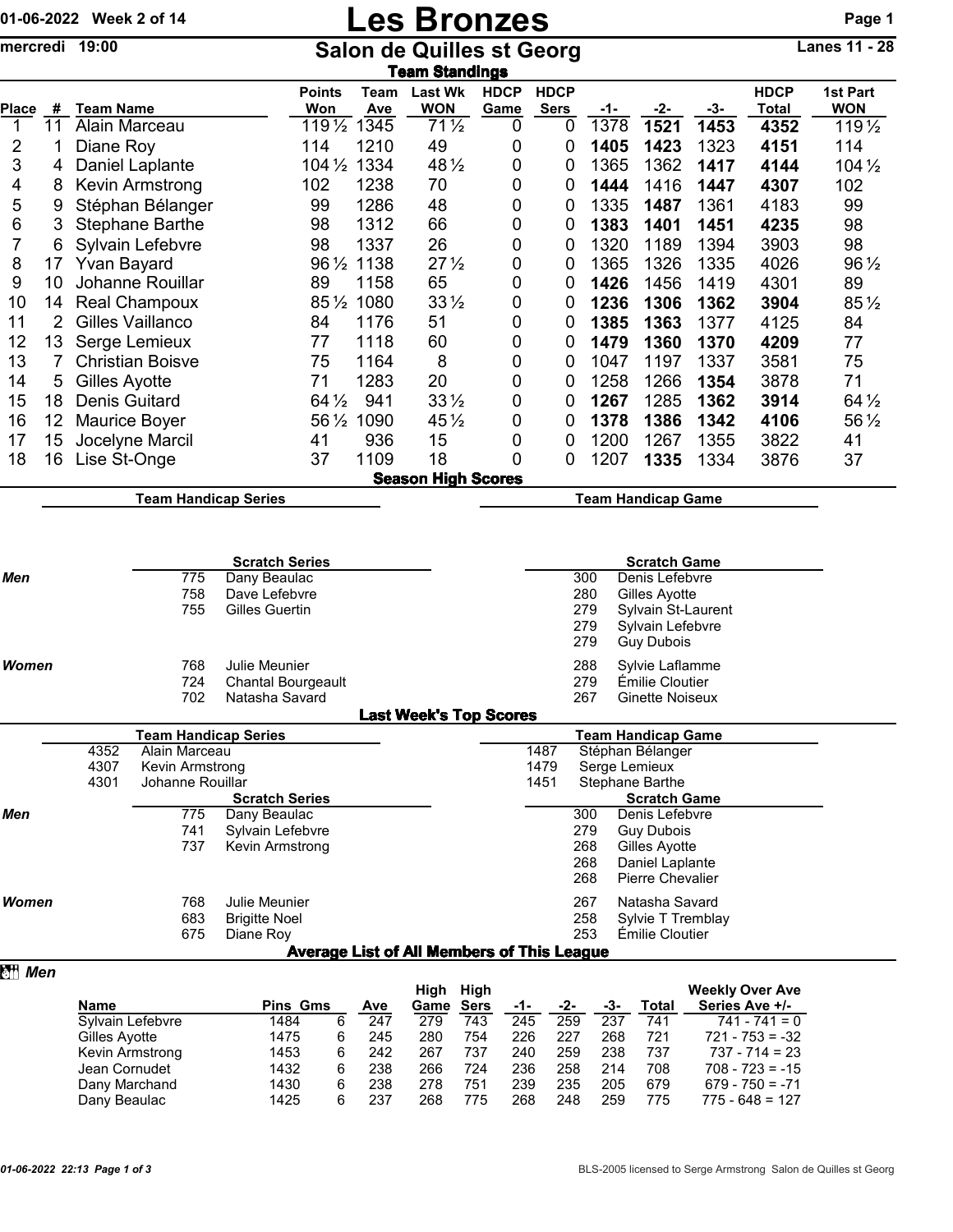| 01-06-2022<br>Week 2 of 14 |                           |          |   |            | Les Bronzes |                          |            |                  |      |              |                                          | Page 2 |
|----------------------------|---------------------------|----------|---|------------|-------------|--------------------------|------------|------------------|------|--------------|------------------------------------------|--------|
|                            | Name                      | Pins Gms |   | <u>Ave</u> | <u>Game</u> | High High<br><b>Sers</b> | <u>-1-</u> | <u>-2-</u>       | -3-  | <b>Total</b> | <b>Weekly Over Ave</b><br>Series Ave +/- |        |
|                            | Patrick Sauvageau         | 1397     | 6 | 232        | 262         | 703                      | 219        | $\overline{222}$ | 262  | 703          | $703 - 693 = 10$                         |        |
|                            | Sylvain St-Laurent        | 1389     | 6 | 231        | 279         | 701                      | 230        | 225              | 246  | 701          | $701 - 687 = 14$                         |        |
|                            | Dany Hamelin              | 1386     | 6 | 231        | 257         | 707                      | 227        | 247              | 233  | 707          | $707 - 678 = 29$                         |        |
|                            | Gilles Guertin            | 1381     | 6 | 230        | 275         | 755                      | 165        | 194              | 267  | 626          | $626 - 753 = -127$                       |        |
|                            | Robert Levesque           | 1378     | 6 | 229        | 248         | 704                      | 228        | 228              | 248  | 704          | $704 - 672 = 32$                         |        |
|                            | Daniel Laplante           | 1375     | 6 | 229        | 268         | 688                      | 214        | 268              | 205  | 687          | $687 - 687 = 0$                          |        |
|                            | Jocelyn Couture           | 1362     | 6 | 227        | 244         | 702                      | 230        | 228              | 244  | 702          | $702 - 660 = 42$                         |        |
|                            | Dave Lefebvre             | 1358     | 6 | 226        | 279         | 758                      | 248        | 200              | 152  | 600          | $600 - 756 = -156$                       |        |
|                            | <b>Pierre Chevalier</b>   | 1358     | 6 | 226        | 268         | 723                      | 268        | 176              | 191  | 635          | $635 - 723 = -88$                        |        |
|                            | <b>Richard Marchand</b>   | 1355     | 6 | 225        | 268         | 712                      | 179        | 247              | 217  | 643          | $643 - 711 = -68$                        |        |
|                            | Gilles Vaillancourt       | 1345     | 6 | 224        | 259         | 693                      | 213        | 183              | 256  | 652          | $652 - 693 = -41$                        |        |
|                            | Claude Chayer             | 1332     | 6 | 222        | 278         | 704                      | 199        | 205              | 224  | 628          | $628 - 702 = -74$                        |        |
|                            | Alexandre Dubé-Ouellet    | 665      | 3 | 221        | 234         | 665                      | a221       | a221             | a221 | 663          | $663 - 663 = 0$                          |        |
|                            | Maxime Roy                | 1321     | 6 | 220        | 229         | 661                      | 217        | 214              | 229  | 660          | $660 - 660 = 0$                          |        |
|                            | Stephan Belanger          | 1320     | 6 | 220        | 257         | 686                      | 192        | 257              | 237  | 686          | $686 - 633 = 53$                         |        |
|                            | <b>Guy Dubois</b>         | 1312     | 6 | 218        | 279         | 683                      | 202        | 202              | 279  | 683          | $683 - 627 = 56$                         |        |
|                            | Serge Champagne           | 1308     | 6 | 218        | 240         | 674                      | 205        | 232              | 197  | 634          | $634 - 672 = -38$                        |        |
|                            | Serge Forget              | 1305     | 6 | 217        | 247         | 656                      | 247        | 216              | 193  | 656          | $656 - 648 = 8$                          |        |
|                            | Lucien Gagne              | 1302     | 6 | 217        | 246         | 660                      | 184        | 224              | 234  | 642          | $642 - 660 = -18$                        |        |
|                            | Dominic Arpin             | 647      | 3 | 215        | 247         | 647                      | a215       | a215             | a215 | 645          | $645 - 645 = 0$                          |        |
|                            | Yvan Bayard               | 1283     | 6 | 213        | 236         | 667                      | 208        | 204              | 204  | 616          | $616 - 666 = -50$                        |        |
|                            | Michel Jubinville         | 641      | 3 | 213        | 234         | 641                      | 202        | 205              | 234  | 641          | $641 - 630 = 11$                         |        |
|                            | <b>Felix St-Pierre</b>    | 1274     | 6 | 212        | 238         | 689                      | 214        | 237              | 238  | 689          | $689 - 585 = 104$                        |        |
|                            |                           |          |   |            |             |                          |            |                  |      |              |                                          |        |
|                            | <b>Christian Boisvert</b> | 1272     | 6 | 212        | 269         | 689                      | 184        | 185              | 214  | 583          | $583 - 687 = -104$                       |        |
|                            | Sylvain Hebert            | 1269     | 6 | 211        | 269         | 641                      | 162        | 227              | 252  | 641          | $641 - 627 = 14$                         |        |
|                            | Real Champoux             | 1263     | 6 | 210        | 248         | 647                      | 248        | 195              | 173  | 616          | $616 - 645 = -29$                        |        |
|                            | Stephane Barthe           | 1262     | 6 | 210        | 246         | 687                      | 214        | 246              | 227  | 687          | $687 - 573 = 114$                        |        |
|                            | Alain Marceau             | 1261     | 6 | 210        | 227         | 653                      | 223        | 227              | 203  | 653          | $653 - 606 = 47$                         |        |
|                            | Laurent Tougas            | 1261     | 6 | 210        | 247         | 635                      | 174        | 247              | 214  | 635          | $635 - 624 = 11$                         |        |
|                            | Serge Mercier             | 1255     | 6 | 209        | 247         | 698                      | 163        | 200              | 194  | 557          | $557 - 696 = -139$                       |        |
|                            | Michel Beliveau           | 1246     | 6 | 207        | 237         | 632                      | 202        | 237              | 193  | 632          | $632 - 612 = 20$                         |        |
|                            | Michel Benard             | 621      | 3 | 207        | 258         | 621                      | 258        | 185              | 178  | 621          | $621 - 615 = 6$                          |        |
|                            | Emilien Lamontagne        | 1212     | 6 | 202        | 236         | 622                      | 236        | 172              | 214  | 622          | $622 - 588 = 34$                         |        |
|                            | <b>Robert Fontaine</b>    | 1211     | 6 | 201        | 217         | 608                      | 211        | 206              | 191  | 608          | $608 - 603 = 5$                          |        |
|                            | Denis Lefebvre            | 1205     | 6 | 200        | 300         | 652                      | 227        | 125              | 300  | 652          | $652 - 552 = 100$                        |        |
|                            | Maurice Boyer             | 1199     | 6 | 199        | 229         | 613                      | 194        | 221              | 171  | 586          | $586 - 612 = -26$                        |        |
|                            | <b>Patrick St-Pierre</b>  | 1176     | 6 | 196        | 217         | 598                      | 217        | 171              | 210  | 598          | $598 - 576 = 22$                         |        |
|                            | Sylvain Casavant          | 1146     | 6 | 191        | 241         | 607                      | 168        | 241              | 198  | 607          | $607 - 537 = 70$                         |        |
|                            | <b>Pierre Chartier</b>    | 1132     | 6 | 188        | 228         | 609                      | 180        | 201              | 228  | 609          | $609 - 522 = 87$                         |        |
|                            | Pierre Desormaux          | 1126     | 6 | 187        | 236         | 573                      | 176        | 203              | 174  | 553          | $553 - 573 = -20$                        |        |
|                            | <b>Roch Cloutier</b>      | 1121     | 6 | 186        | 225         | 574                      | 167        | 182              | 225  | 574          | $574 - 546 = 28$                         |        |
|                            | <b>Yves Therrien</b>      | 1116     | 6 | 186        | 225         | 636                      | 136        | 155              | 189  | 480          | $480 - 636 = -156$                       |        |
|                            | Serge Lemieux             | 1094     | 6 | 182        | 243         | 559                      | 243        | 148              | 168  | 559          | $559 - 534 = 25$                         |        |
|                            | Richard Lévesque          | 1082     | 6 | 180        | 214         | 569                      | 214        | 196              | 159  | 569          | $569 - 513 = 56$                         |        |
|                            | Jacques Tremblay          | 1081     | 6 | 180        | 217         | 605                      | 149        | 115              | 212  | 476          | $476 - 603 = -127$                       |        |
|                            | <b>Zoel Ouellette</b>     | 537      | 3 | 179        | 194         | 537                      | 171        | 194              | 172  | 537          | $537 - 633 = -96$                        |        |
|                            | Jean-claude Drouin        | 1070     | 6 | 178        | 208         | 570                      | 190        | 170              | 140  | 500          | $500 - 570 = -70$                        |        |
|                            | Henri-Paul Lessard        | 1050     | 6 | 175        | 201         | 533                      | 184        | 148              | 201  | 533          | $533 - 516 = 17$                         |        |
|                            | <b>Michel Boily</b>       | 1024     | 6 | 170        | 209         | 567                      | 186        | 172              | 209  | 567          | $567 - 456 = 111$                        |        |
|                            | Tony Digenova             | 1016     | 6 | 169        | 181         | 520                      | 181        | 171              | 144  | 496          | $496 - 519 = -23$                        |        |
|                            | Marcel Bazinet            | 932      | 6 | 155        | 167         | 491                      | 164        | 167              | 110  | 441          | $441 - 489 = -48$                        |        |
|                            | <b>Sylvie Nantel</b>      | 460      | 3 | 153        | 178         | 460                      | 153        | 129              | 178  | 460          | $460 - 552 = -92$                        |        |
|                            | Claude Sergerie           | 915      | 6 | 152        | 185         | 469                      | 127        | 157              | 185  | 469          | $469 - 444 = 25$                         |        |
|                            | Gilles Beaulieu           | 786      | 6 | 131        | 143         | 398                      | 125        | 124              | 139  | 388          | $388 - 396 = -8$                         |        |
|                            | Jean St-Onge              | 784      | 6 | 130        | 179         | 482                      | 72         | 118              | 112  | 302          | $302 - 480 = -178$                       |        |
|                            | Denis Guitard             | 0        | 0 | bk190      | 0           | 0                        | a190       | a190             | a190 | 570          | $570 - 570 = 0$                          |        |
| ੶ੑ੶੶<br>Women              |                           |          |   |            |             |                          |            |                  |      |              |                                          |        |
|                            |                           |          |   |            |             | High High                |            |                  |      |              | <b>Weekly Over Ave</b>                   |        |
|                            |                           |          |   |            |             |                          |            |                  |      |              |                                          |        |

|                 |   |     | Hiah | Hiah        |      |      |      |       | <b>Weekly Over Ave</b> |
|-----------------|---|-----|------|-------------|------|------|------|-------|------------------------|
| <b>Pins Gms</b> |   | Ave | Game | <b>Sers</b> | -1-  | -2-  | -3-  | Total | Series Ave +/-         |
| 1412            | 6 | 235 | 278  | 768         | 234  | 278  | 256  | 768   | $768 - 642 = 126$      |
| 1365            | 6 | 227 | 267  | 702         | 246  | 189  | 267  | 702   | $702 - 663 = 39$       |
| 1344            | 6 | 224 | 243  | 675         | 243  | 200  | 232  | 675   | $675 - 669 = 6$        |
| 1335            | 6 | 222 | 247  | 668         | 213  | 218  | 236  | 667   | $667 - 666 = 1$        |
| 1328            | 6 | 221 | 261  | 724         | 220  | 193  | 191  | 604   | $604 - 723 = -119$     |
| 664             |   | 221 | 288  | 664         | a221 | a221 | a221 | 663   | $663 - 663 = 0$        |
| 1323            | 6 | 220 | 258  | 663         | 217  | 211  | 232  | 660   | $660 - 663 = -3$       |
| 1307            | 6 | 217 | 279  | 654         | 253  | 184  | 216  | 653   | $653 - 654 = -1$       |
|                 |   |     |      |             |      |      |      |       |                        |